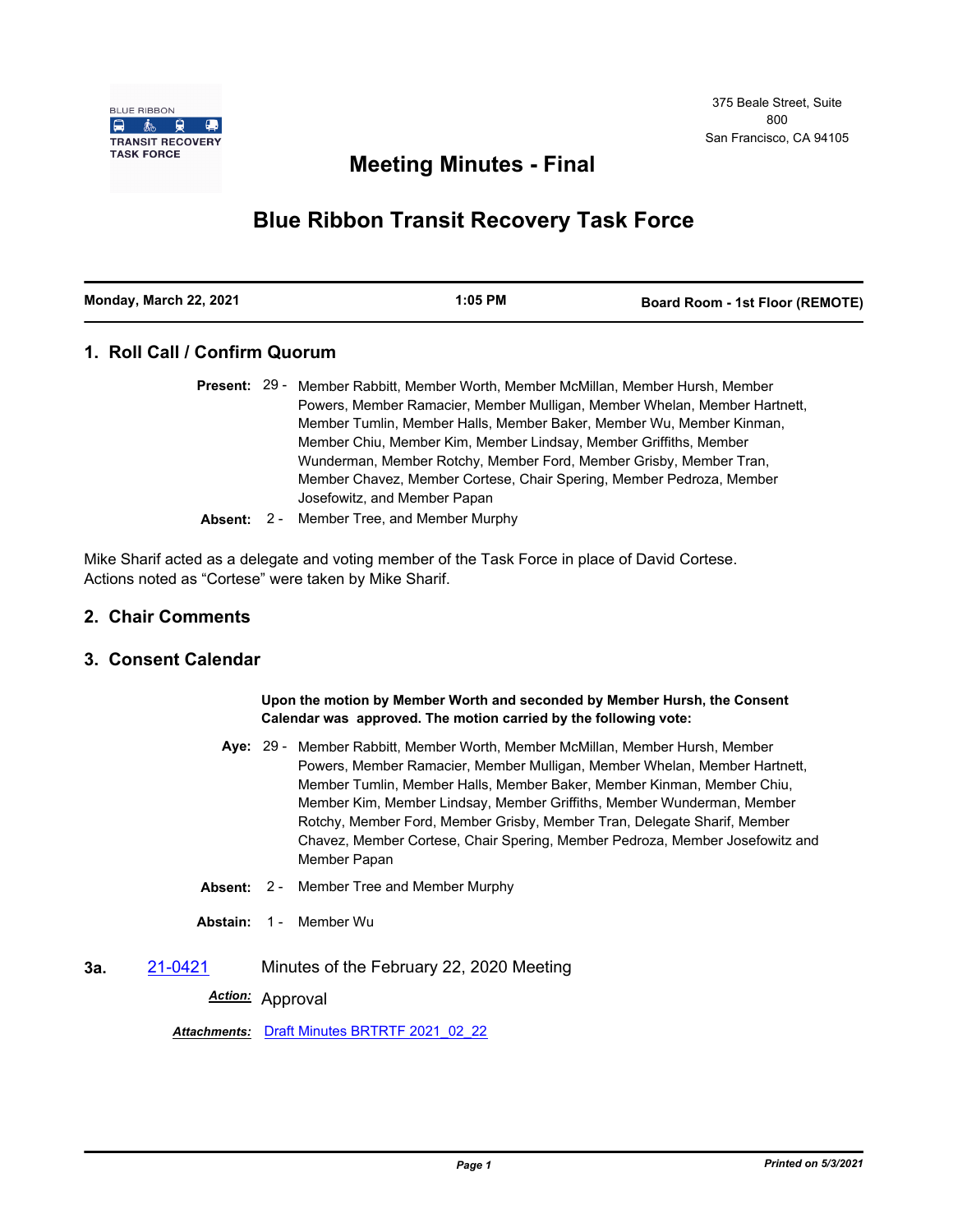**3b.** [21-0422](http://mtc.legistar.com/gateway.aspx?m=l&id=/matter.aspx?key=22015) BRTRTF #10 Meeting Summary (February 22, 2021)

*Action:* Approval

*Attachments:* [BRTRTF #10 Meeting Summary \(February 22, 2021\)](http://mtc.legistar.com/gateway.aspx?M=F&ID=1dae70f8-0e5f-4460-a114-231b28c7b971.pdf)

#### **4. Network Management (Goal 3)**

[21-0507](http://mtc.legistar.com/gateway.aspx?m=l&id=/matter.aspx?key=22100) Network Management (Goal 3)

*Action:* Information

*Presenter:* Steve Kinsey, CivicKnit

Attachments: [Network Management Cover Memo](http://mtc.legistar.com/gateway.aspx?M=F&ID=57b7579d-9dc6-4a2e-8e00-1d496780016d.pdf) **[Presentation](http://mtc.legistar.com/gateway.aspx?M=F&ID=f6212320-93e0-4e22-80d3-59ac2788891e.pdf)** 

**4a.** [21-0418](http://mtc.legistar.com/gateway.aspx?m=l&id=/matter.aspx?key=22011) Revised Final Draft Network Management Problem Statement

*Action:* Approval

*Presenter:* Steve Kinsey, CivicKnit

Attachments: [Revised Final Draft Network Management Problem Statement](http://mtc.legistar.com/gateway.aspx?M=F&ID=0fa6e06b-9858-4576-a042-3d77d93cd193.pdf) [Voting Information](http://mtc.legistar.com/gateway.aspx?M=F&ID=9dd94c06-c6c6-45d7-9984-e981641903ed.pdf)

> **Upon the motion by Member Ramacier and seconded by Member Hartnett, the Transit Network Management Problem Statement was approved. The motion carried by the following vote:**

- Aye: 29 Member Rabbitt, Member Worth, Member McMillan, Member Hursh, Member Powers, Member Ramacier, Member Mulligan, Member Whelan, Member Hartnett, Member Tumlin, Member Halls, Member Baker, Member Wu, Member Kinman, Member Chiu, Member Kim, Member Lindsay, Member Griffiths, Member Wunderman, Member Rotchy, Member Ford, Member Grisby, Member Tran, Member Chavez, Member Cortese, Chair Spering, Member Pedroza, Member Josefowitz and Member Papan
- **Absent:** 2 Member Tree and Member Murphy
- **4b.** [21-0462](http://mtc.legistar.com/gateway.aspx?m=l&id=/matter.aspx?key=22055) Network Management Consultant Scope and Process
	- *Action:* Information

*Presenter:* Steve Kinsey, CivicKnit

*Attachments:* [Comment letter from SBA and SVLG](http://mtc.legistar.com/gateway.aspx?M=F&ID=41d9cc35-5cd0-4a1a-823b-6a241b18fbd7.pdf)

The following individuals spoke on this Item: Debbie Toth, President and CEO Choice in Ageing.